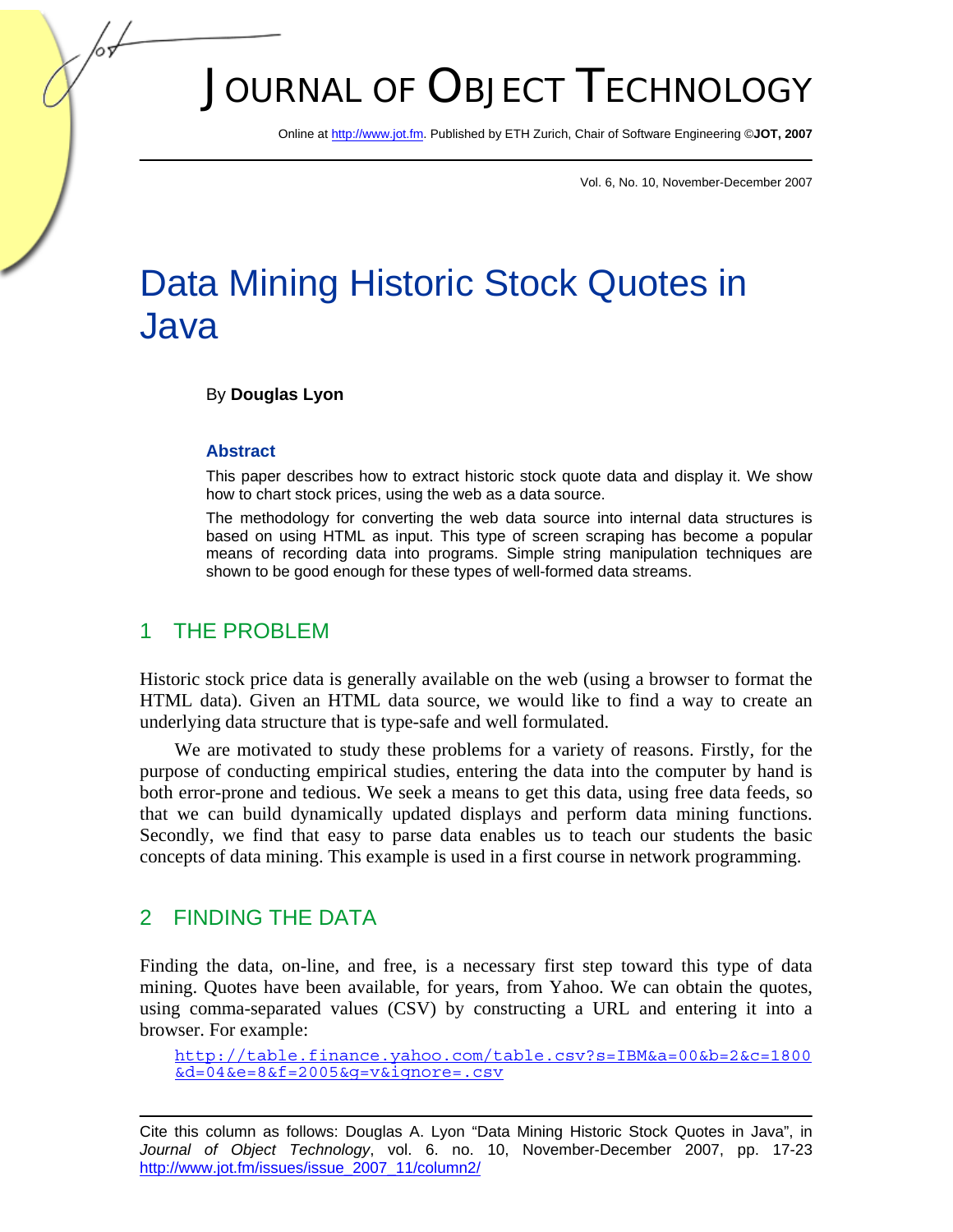This creates an output on the screen that looks like:

```
Date,Dividends 
2005-05-06,0.200000 
2005-02-08,0.180000 
2004-11-08,0.180000 
2004-08-06,0.180000 
2004-05-06,0.180000 
…
```
/or

Thus, we are able to obtain a listing of all the dividends that IBM paid, between two given dates. As another example, consider the week leading up to the IPhone release from Apple:

```
http://ichart.finance.yahoo.com/table.csv?s=aapl&a=5&b=22&c=20
07&d=5&e=29&f=2007&g=d&ignore=.csv
```
The quotes are returned in the form:

```
Date,Open,High,Low,Close,Volume,Adj Close 
2007-06-29,121.97,124.00,121.09,122.04,40513400,122.04 
2007-06-28,122.36,122.49,120.00,120.56,29933700,120.56 
2007-06-27,120.61,122.04,119.26,121.89,34810600,121.89 
2007-06-26,123.98,124.00,118.72,119.65,47913500,119.65 
2007-06-25,124.19,125.09,121.06,122.34,34478700,122.34 
2007-06-22,123.85,124.45,122.38,123.00,22567000,123.00
```
The URL is decoded as:

- s ticker symbol
- a start month
- b start day
- c start year
- d end month
- e end day
- f end year
- g resolution (e.g. 'd' is daily, 'w' is weekly, 'm' is monthly)

To synthesize the URL needed to get the data, we use:

```
/** 
      * Construct the URL necessary to retrieve all the quotes 
for the given symbol between 
      * the given dates from Yahoo. 
\star * @param symbol the symbol to retrieve 
      * @param start the start date to retrieve 
                      the end date to retrieve
      * @return URL string 
      */ 
     public static String constructURL(String symbol, Calendar 
start, Calendar end) { 
         return "http://ichart.finance.yahoo.com/table.csv" + 
"?S=" " + symbol + "&a=" + 
                  Integer.toString(start.get(Calendar.MONTH) ) + 
" & b = " +
```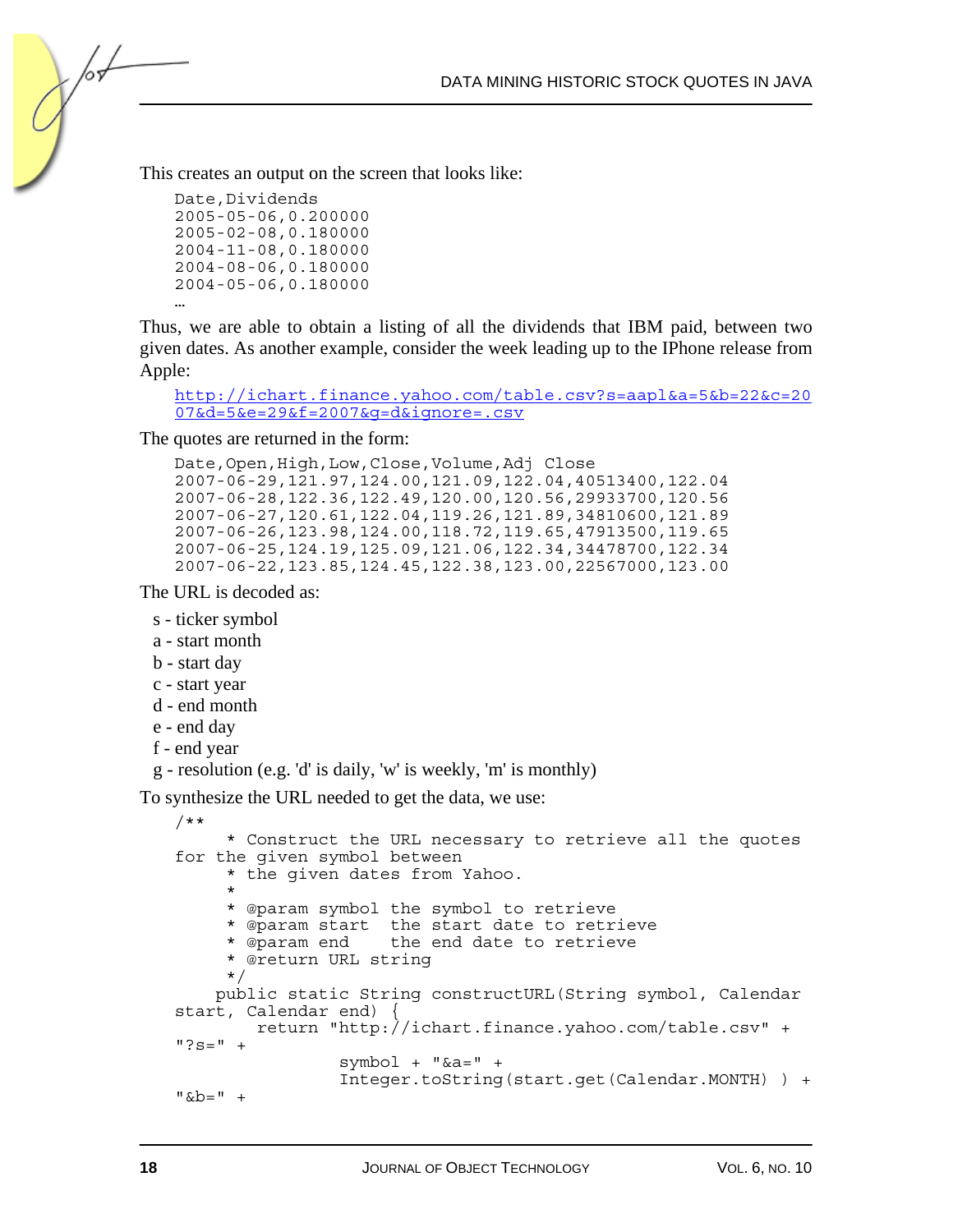```
start.get(Calendar.DAY_OF_MONTH) + "&c=" +
                    Integer.toString(start.get(Calendar.YEAR)) + 
"6d=" +" + Integer.toString(end.get(Calendar.MONTH) ) + 
"6e="" +Integer.toString(end.get(Calendar.DAY_OF_MONTH)) + "&f=" + 
                    Integer.toString(end.get(Calendar.YEAR)) + 
"&g=d&ignore=.csv"; 
\left\{\begin{array}{c}1\end{array}\right\}
```
In order to fetch the data, given the URL, we write a simple helper utility that returns CSV data:

```
public static String[] getEodCSVData(String symbol, 
                                                      GregorianCalendar 
gc2, 
                                                      GregorianCalendar 
\sigma \left\{ \begin{array}{c} 1 \end{array} \right\}String urlString = constructURL(symbol, qc2, qc);
           System.out.println(urlString); 
           return UrlUtils.getUrlString(urlString); 
 }
```
The goal of such a program is to convert the URL into text, with one string per line, as retrieved from the web page. This is the core of the data retrieval phase.

### 3 ANALYSIS

In order to process the CSV data we need to decide how we are going to store and parse the data. To store the end-of-day quote we create an *EODQuote* class, with appropriate getters and setters:

```
public class EODQuote { 
     // Date,Open,High,Low,Close,Volume,Adj. Close* 
     //20-Sep-05,52.99,53.81,52.92,53.19,29279600,53.19 
     private Date date; 
     private double open; 
     private double high, low, close, volume, adjustedClose; 
     public EODQuote(String s) throws ParseException { 
        StringTokenizer s\bar{t} = new StringTokenizer(s, \dot{m}, ");
         setDate(DateUtils.getEuropeanDate(st.nextToken())); 
         setOpen(Double.parseDouble(st.nextToken())); 
         setHigh(Double.parseDouble(st.nextToken())); 
         setLow(Double.parseDouble(st.nextToken())); 
         setClose(Double.parseDouble(st.nextToken())); 
         setVolume(Double.parseDouble(st.nextToken())); 
         setAdjustedClose(Double.parseDouble(st.nextToken())); 
     }
```
To store multiple quotes, we create a container class that has high-level quote processing methods: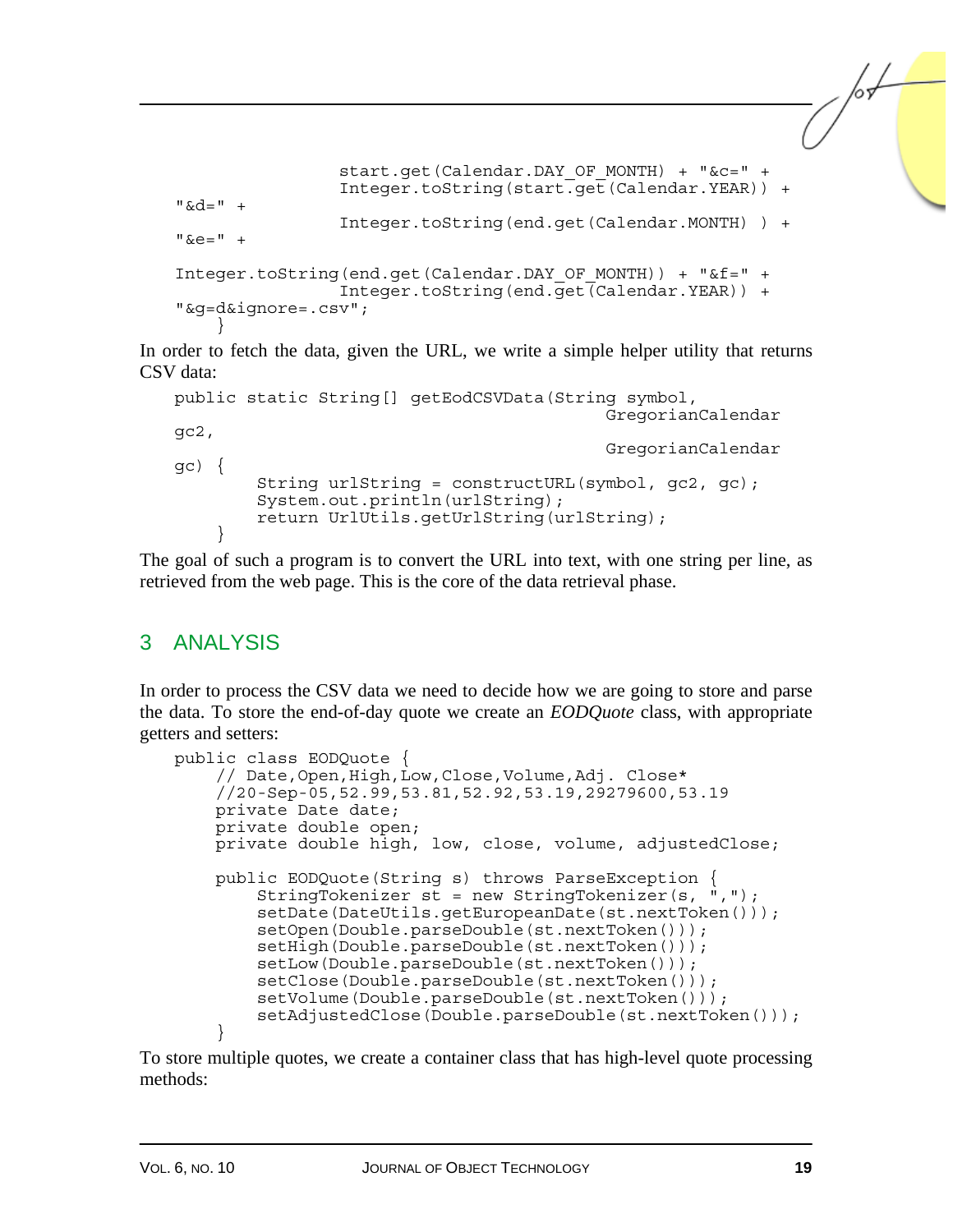```
public class EODQuotes { 
     private Vector v = new Vector();
     public EODQuotes(EODQuote[] e) { 
        for (int i = 0; i < e. length; i++)add(e[i]); } 
     public void add(EODQuote vr) { 
         v.addElement(vr); 
 } 
 public EODQuote[] getRecords() { 
EODQuote vra [\,\] = new EODQuote[v.size() ];
         v.copyInto(vra); 
         return vra; 
 }
```
Now if we want to get the close prices, we can use:

```
public double[] getClosePrices() { 
         EODQuote quotes[] = getRecords(); 
         double d[] = new double[quotes.length]; 
        for (int i = 0; i < d.length; i++)d[i] = quotes[i].getClose();
         return d; 
 }
```
Note that the symbol does not appear in either the *EODQuote* or in the *EODQuotes*. Our assumption is that the quotes in the quote container are homogeneous in the sense that they all come from the same stock. If this is not the case, the data processing that results will be hard to interpret (or worse).

At this point, we build a mechanism for processing the data. For example, here is a simple moving average, with a period, measured in samples (in this case, trading days):

```
public double [] getSmaNew(int period) { 
         this.sortByDateAscending(); 
         double[] in = getClosePrices(); 
        double sma[] = new double [in.length - period];
        for (int i = 0; i < sma.length; i++) {
            sma[i] = Stats.sma(in, i, period);
 } 
         return sma; 
 }
```
Where the average for a single window is given by:

```
/** 
\star * @param sampleData 
      * @param startPoint - offset into the sample data 
      * @param period - interval of the average 
      * @return 
      */ 
     public static double sma(double sampleData[], int 
startPoint, int period) { 
        double sum = 0;
```
/or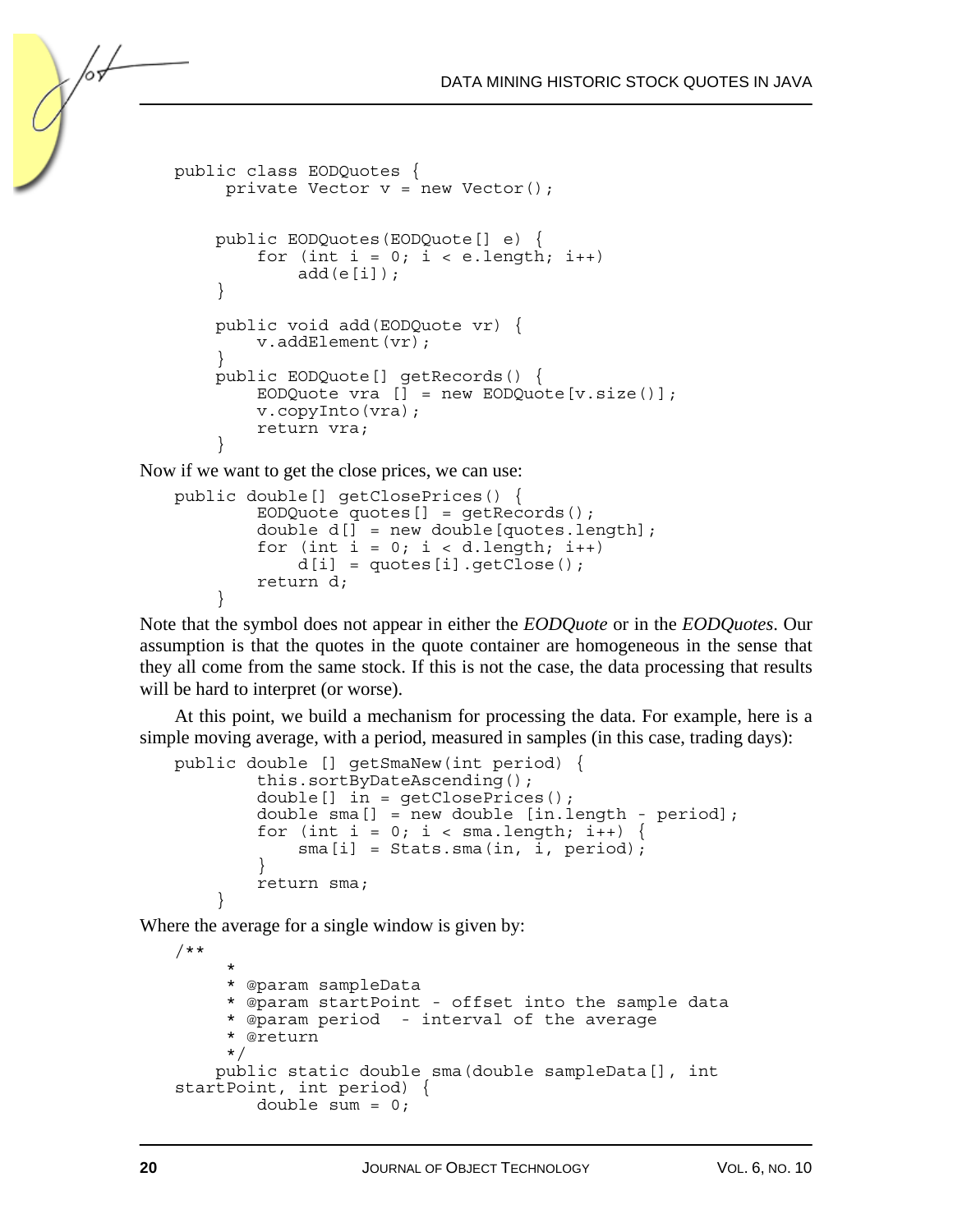```
for (int i = startPoint; i < startPoint+period; i++) sum += sampleData[i]; 
    return sum / period; 
 }
```
## 4 DISPLAY

In order to display our data, we use a graphing framework (whose description is beyond the scope of this paper;

```
public static void main(String[] args) throws ParseException { 
         System.out.println("Historical Quote Grapher Version 
1.0"); 
         String[] data = YahooEODQuotes.getEodCSVData( 
                  "aapl", 
                  DateUtils.getCalendar("06/22/2007"), 
                  DateUtils.getCalendar("06/29/2007")); 
         PrintUtils.print(data); 
        EODQuotes appleData = new EODQuotes (data) ;
         double[] prices = appleData.getClosePrices(); 
         PrintUtils.print(prices); 
         Graph.graph(prices, "June 22-29,2007", "aapl"); 
 }
```
We are interested in a new "killer application" for development, called the *JAddressBook* program. This program is able to chart historic stock quotes (and manage an address book, dial the phone, print labels, do data-mining, etc.). The program can be run (as a web start application) from:

```
http://show.docjava.com:8086/book/cgij/code/jnlp/addbk.JAddres
sBook.Main.jnlp
```
And provides an interactive GUI for charting stock data.



Figure 4-1. The Stock Chart

Figure 4-1 shows an image of the chart. The mining of CSV data is not new, our approach to graphing stock data in Java may be [Lyon 04D].

## 5 IMPLEMENTING A *STOCK CHART*

The stock chart is created using a graphing framework that makes use of the façade design pattern to simplify the interface: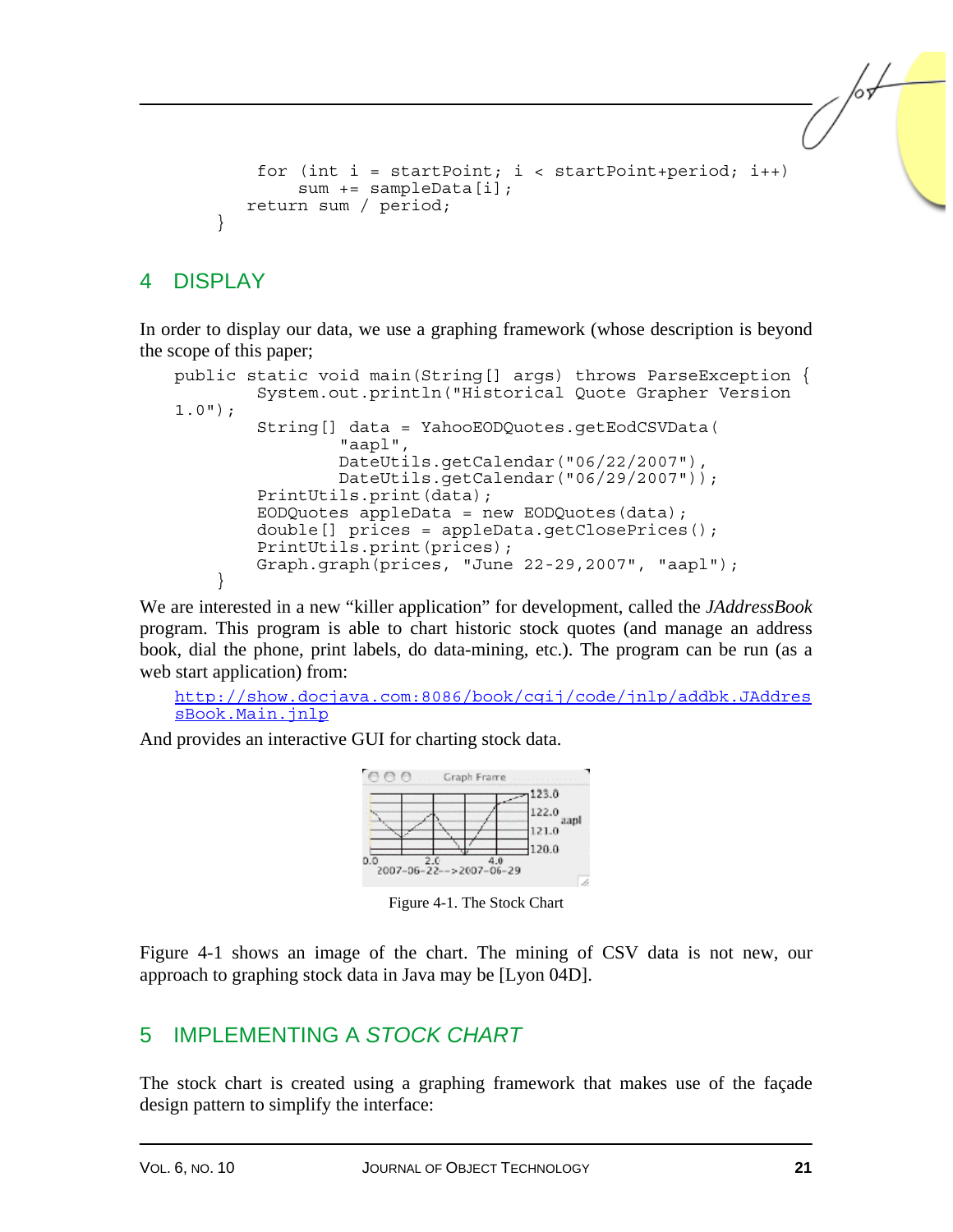```
/** 
  * EODQuotes.graphGui – 
  * prompts the user for symbol, start date and end date. 
\star /
     public static void graphGui() throws ParseException { 
         System.out.println("Historical Quote Grapher Version 
1.0"); 
         String symbol = In.getString("enter symbol"); 
        GregorianCalendar start = DateUtils.getCalendar();
         GregorianCalendar end = DateUtils.getCalendar(); 
         EODQuotes appleData1 = new 
EODQuotes(YahooEODQuotes.getEodCSVData( 
                  symbol, 
                  start, 
                  end)); 
         EODQuotes appleData = appleData1; 
        double[] prices = appleData.qetClosePrices();
         PrintUtils.print(prices); 
         Graph.graph(prices, 
                 DateUtils.getISO8601 String(start) +
                          " -- >" +DateUtils.getISO8601 String(end), symbol);
 }
```
This program prints the following on the console:

```
Historical Quote Grapher Version 1.0 
http://ichart.finance.yahoo.com/table.csv?s=aapl&a=5&b=22&c=20
07&d=5&e=29&f=2007&g=d&ignore=.csv 
122.04 120.56 121.89 119.65 122.34 123.0
```
# 6 CONCLUSION

/or

The number of options involved in graphing data is responsible for creating large and complex frameworks. Our example provides a means of formatting the start and end dates in accordance with the ISO8601 standard, and we have made use of this standard for the display of the data. The question of how to best get symbol and date data from the user remains open. For our example, we simply prompt the user for a string and leave the detail of creating complex looking calendar dialogs for another time.

We showed how an ad-hoc parsing technique can be used to obtain CSV data from the web. The web is a huge and growing source of data. We rely upon others to keep the URL protocol and data consistent.

So far, Yahoo is a reliable and free source of historic stock data. Decoding the URL is often a challenge, and, in particular, the historic stock data has many retrieval options.

There are many sources of financial data in CSV format on the web. The question of what new uses we will find for this data remains open.